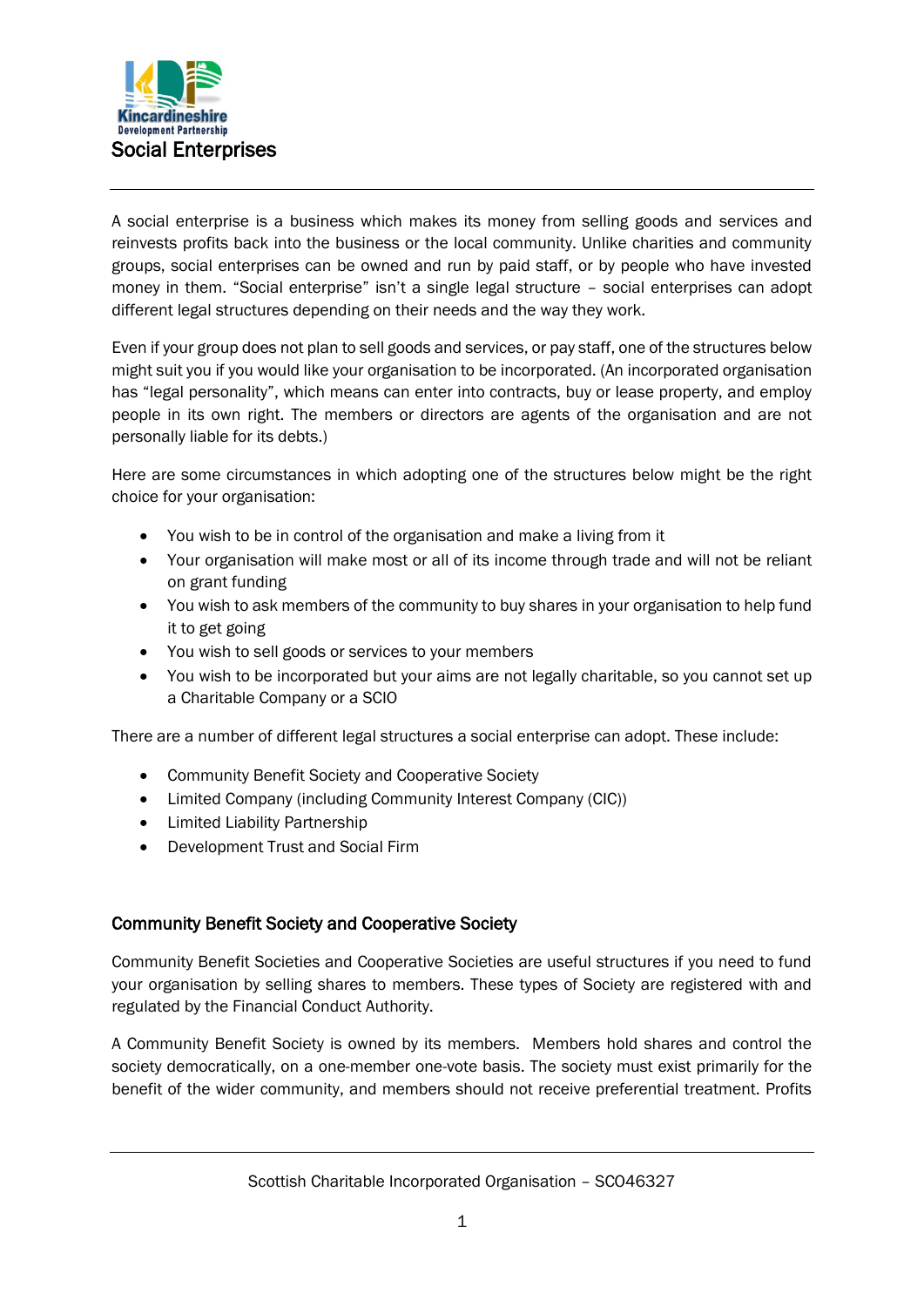

must be used for the benefit of the community (although interest on shares can be paid to members, up to a maximum rate).

If a Community Benefit Society has aims that are legally charitable, it can register as a Charitable Community Benefit Society. This allows the organisation to call itself a charity, although it is not regulated by the Charity Commission.

A Community Benefit Society is a useful structure if your community wishes to take control of an asset, such as a building. You can fund your organisation by selling "Community Shares", and run the service to benefit the wider community.

A Cooperative Society is a similar structure to a Community Benefit Society, but the main purpose is to provide services to its members rather than the wider community. Cooperative Societies must be based on the co-operative values of self-help, self-responsibility, democracy, equality, equity, and solidarity. In general, membership to a Co-operative Society is open to all people who use the services provided by the society, and profits may be distributed to members providing this is not the primary purpose of the organisation.

A Cooperative Society might be a suitable structure if your organisation plans to provide goods or services to its own members (e.g. a food co-op).

Co-operative Societies and Community Benefit Societies are incorporated, which mean they have "legal personality". They can enter into contracts, buy or lease property, and employ people in their own right. The members are not personally liable for the Society's debts.

To find out how to register a Community Benefit Society or Cooperative Society contact the Financial Conduct Authority. There is also very useful information about setting up these Societies on the Community Shares website.

## Limited Company, including Community Interest Company (CIC)

A Limited Company is incorporated, which mean it has "legal personality". It can enter into contracts, buy or lease property, and employ people in its own right. The directors are agents of the company and are not personally liable for its debts.

A limited company is run by a board of directors, who can be paid (unless the company is also a charity, see Charitable Company).

A company can be Limited by Guarantee or Limited by Share Capital. Being Limited by Share Capital allows profits to be distributed to share holders, so companies limited by share capital are unlikely to be not-for-profit organisations. Companies limited by guarantee can be not-for-profit, but if the directors are paid it can make it difficult to get grant funding.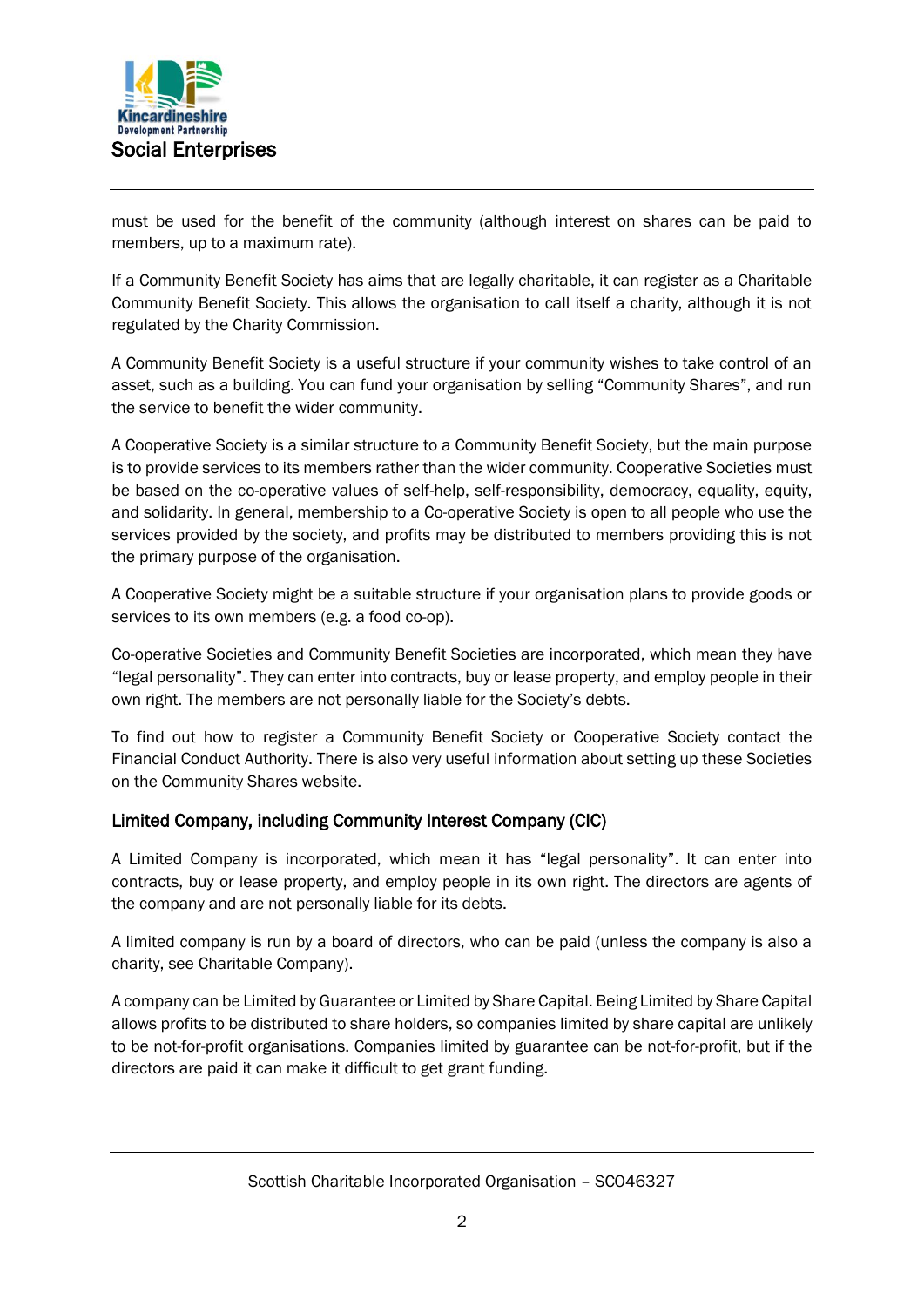

## Community Interest Company (CIC)

A CIC is a limited company with special features to ensure that it works for the benefit of the community.

CICs commit their assets and profits permanently to the community by means of an "asset lock", ensuring that assets are used for the benefit of the community.

It differs from a charitable company in that it can be established for any purpose which benefits the community, whereas a charity must have exclusively charitable purposes.

Like other limited companies, the directors of a CIC may be paid. Bear in mind that some funders choose not to fund organisations with paid directors.

To register a new CIC, you have to apply to Companies House to register a company, and include with your application form CIC36, which you will use to describe how your company will benefit the community. You can also apply for CIC status for an existing limited company (including charitable limited company), but your organisation cannot be simultaneously a registered charity and a CIC.

For more information contact the Office of the Regulator of Community Interest Companies.

## Limited Liability Partnership (LLP)

A Partnership is a way that two or more people can run a business together, share responsibility and share the profits. A Limited Liability Partnership (LLP) is a type of partnership that has a separate legal personality similar to a company, so the partners are not personally responsible for the business's debts.

An LLP is a much more flexible structure than a company. There is more freedom to control things like the way decisions are made and how profits are distributed. An LLP can be a social enterprise if the partners decide that they will invest a majority of the profits into a social purpose.

Partners within an LLP generally take a salary from the business. Unlike Company Directors, however, their salaries are usually considered to be part of the profits of the business, rather than an operating cost. This can make it difficult to evidence that a majority of profits are going to a social purpose. The partnership agreement should outline very clearly the terms of partners' pay and how the partnership meets a social purpose. It still may not be considered not-for-profit for some purposes.

An LLP cannot guarantee it's social purpose and not-for-profit status in the way that a Charitable Company, SCIO or CIC can. This might make it harder to attract investment from organisations that make loans to social enterprises. An LLP will also struggle to attract grant funding because all the control is with partners who can take a salary from the business.